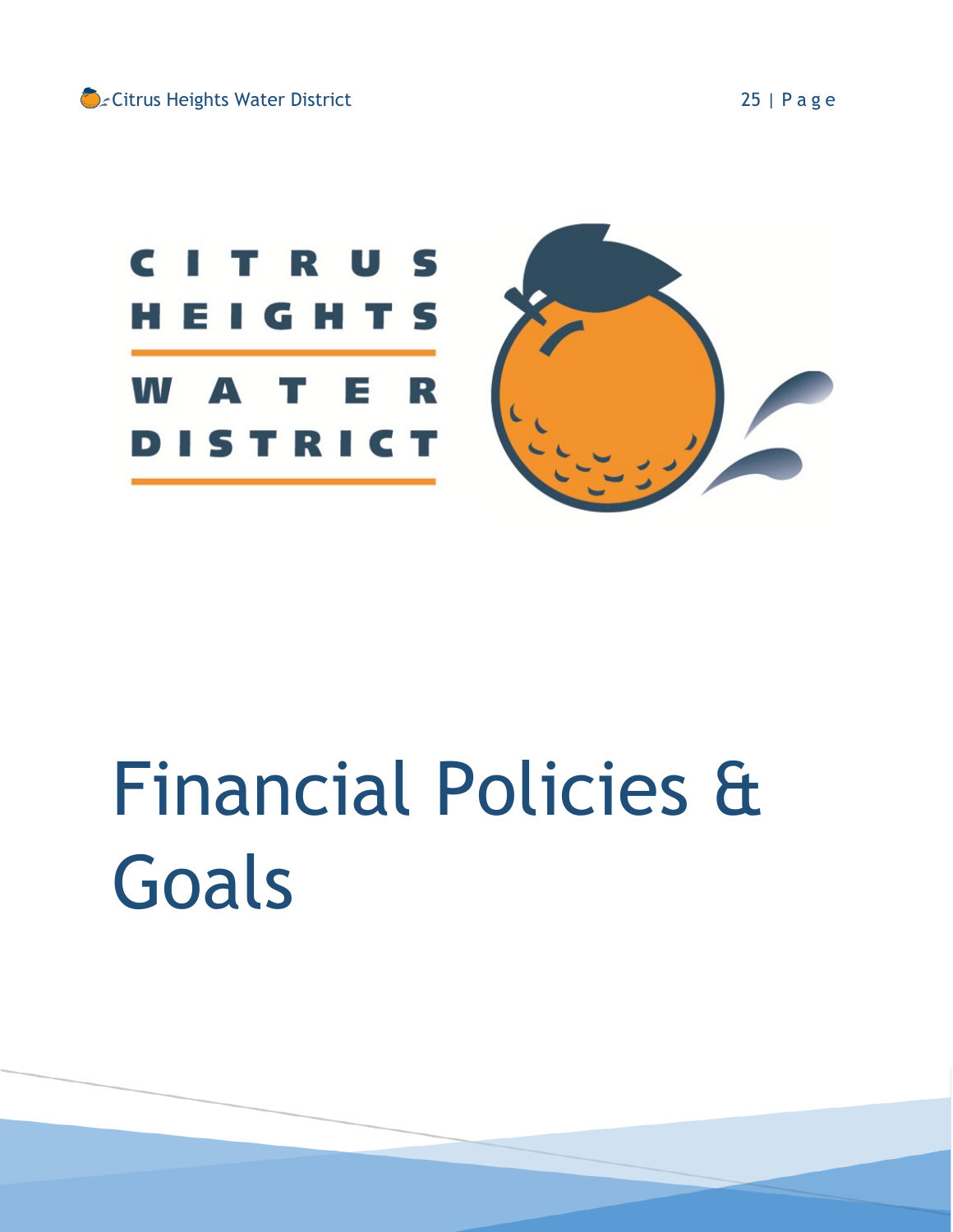# Accounting and Budget Structure

#### **Fund Structure**

CHWD operates as an enterprise fund with a fiscal year that begins January 1 and ends on December 31. The District operates with one major fund on the accrual basis of accounting. Generally accepted accounting principles (GAAP) require local governments, to use a proprietary-type fund, such as an enterprise fund, to account for business-type activities similar to



those found in the private sector. An enterprise fund is one in which the expenditures are supported by fees collected primarily through charging users in exchange for services. CHWD operations are supported almost entirely by fees collected from customers in exchange for providing water service, including providing customer service, continuously working to maintain and repair the District's infrastructure, and providing a dependable supply of clean, safe water.

CHWD's management is responsible for the establishment and maintenance of the internal control structure that ensures the assets of the District are protected from loss, theft, or misuse. The internal control structure ensures that adequate accounting data is compiled to allow for the preparation of financial statements in conformity with Generally Accepted Accounting Principles (GAAP). CHWD's internal control structure is designed to provide reasonable assurance that these objectives are met. The concept of reasonable assurance recognizes that the cost of a control should not exceed the benefits likely to be derived, and the valuation of costs and benefits requires estimates and judgments by management.

CHWD's Board annually adopts a budget prior to the new fiscal year. The budget authorizes and provides the basis for reporting and control of financial operations, accountability for CHWD's enterprise operations, and capital projects. The budget is presented on the accrual basis of accounting, and is consistent with the presentation of CHWD's Annual Comprehensive Financial Report. As part of the budget process the financial model is updated annually to analyze revenue and expenses along with capital improvements; more information regarding the District's financial model is provided in the "Financial Model" section. The District defines a balanced budget as one where current revenues are equal to or greater than current expenditures. The District also allows a balanced budget to use reserves to augment current revenues.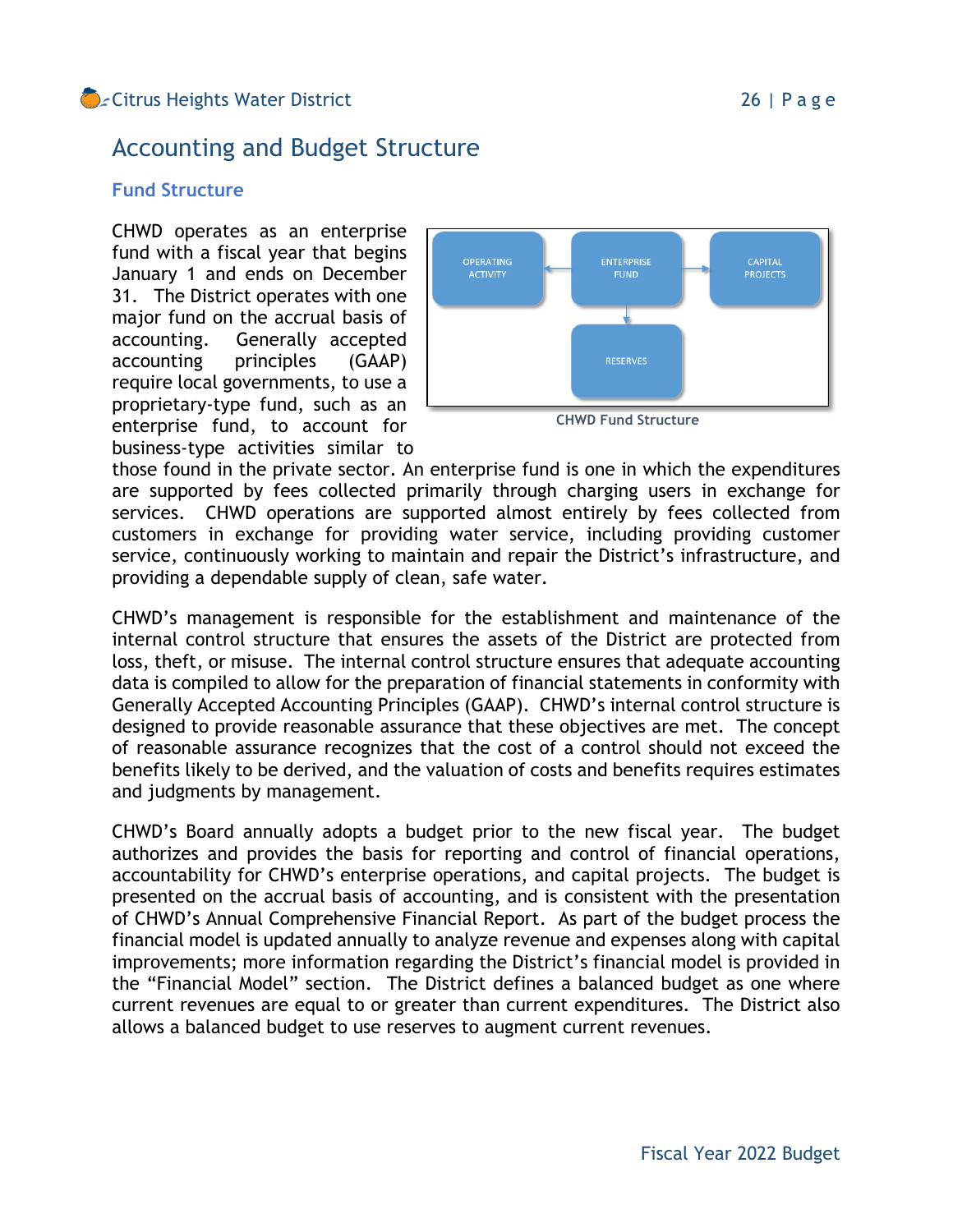## Citrus Heights Water District **27 | Page**

# Financial Model

The Government Finance Officers Association of the United States and Canada (GFOA) recommends that government agencies complete a forecast of revenues and expenditures that extends several years into the future. The GFOA considers this to be a best practice of the budget preparation process.

In 2013, the District partnered with NBS Government Finance Group to develop a 10 year financial model. This model was first used to develop the 2014 Annual Budget. A financial model takes into account past revenues and expenditures, revenues and expenditures projected for the current and future years, economic and demographic trends, as well as expected cash flows, and produces an estimate on the financial position of the District based on these variables.

The financial model can be used to determine the appropriate service rates needed to achieve a desired financial result. This type of budgeting, commonly referred to as priority-based budgeting, is used to clearly define goals, set priorities, and deliver the best possible value to ratepayers.

In 2019, the District updated its financial model, with Raftelis Financial Consultants (Raftelis). This model was further refined in 2020 with IB Consulting. As years pass, it is a best practice to update the assumptions and factors in a financial model, as assumptions used in prior models may no longer apply. In addition to updating assumptions, CHWD desired to reevaluate its rate structure and ensure a rate allocation ratio of 65% fixed to 35% variable income. The final goal of the model update was to evaluate the current rate schedule and ascertain whether a recalibration of the rates was necessary.

As a result, the District determined that the fixed portion of the rate needed a recalibration in order to ensure that costs allocated to meters of different sizes accurately reflected the demand and usage each meter size placed on the District's water system.

The rebuild of the financial model was presented to the Board of Directors at the August 2019 Board Meeting, which included a rate calibration component.

#### **Five Year Forecast**

Table 2 illustrates the District's five-year forecast of revenues and expenditures for 2022 through 2026. The forecast includes assumptions of 4% growth in rate revenue, increased operating costs based on the Consumer Price Index (CPI) 10-Year Average for San Francisco, and increased construction costs based on the Engineering News Record Construction Cost Index (ENR CCI) 5-Year average for San Francisco.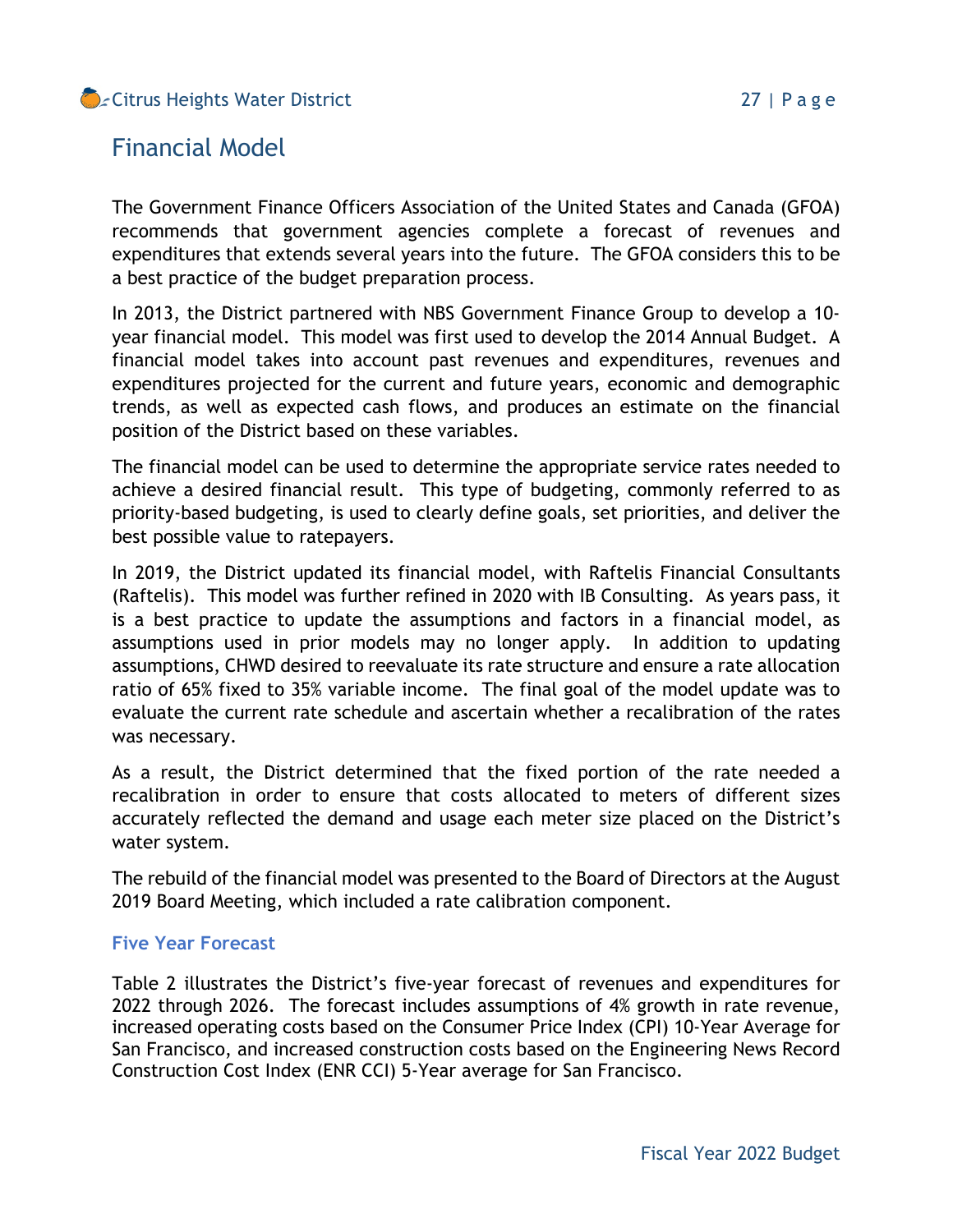## Citrus Heights Water District **Contract City Contract Contract City Contract City Contract City Contract City Contract City Contract City Contract City Contract City Contract City Contract City Contract City Contract City**

Primary goals for this forecast include building the Water Main Replacement Reserve in order to soften the financial impact of commencing the main replacement plan charted by the Project 2030 Study, maintaining designated reserves at healthy levels, and construction of the District's seventh groundwater well.

A significant conclusion to draw from the forecast is that operational costs are projected to keep rising due to inflation, while construction costs are projected to rise due to increased materials costs caused by large-scale regional construction. In order to maintain policy-defined reserve targets, these growing costs will need to be addressed by the District.

|                                | 2020           | 2021           | 2022           | 2023           | 2024           | 2025           | 2026           |
|--------------------------------|----------------|----------------|----------------|----------------|----------------|----------------|----------------|
|                                | <b>Actual</b>  | Projected      | Proposed       | Projected      | Projected      | Projected      | Projected      |
| Revenues                       |                |                |                |                |                |                |                |
|                                |                |                |                |                |                |                |                |
| <b>Water Sales</b>             | 16,908,986     | 16,807,101     | 16,874,305     | 17,541,305     | 18,234,305     | 18,955,305     | 19,705,305     |
| Connection and Other Fees      | 2,294,771      | 831,963        | 982,901        | 982,901        | 982,901        | 982,901        | 982,901        |
| Project 2030 Designated Charge |                |                | 1,374,099      | 1,374,099      | 1,374,099      | 1,374,099      | 1,374,099      |
| Investment and Other Income    | 216,845        | 89,081         | 193,000        | 193,000        | 193,000        | 193,000        | 193,000        |
| <b>Total Revenues</b>          | 19,420,602     | 17,728,144     | 19,424,305     | 20,091,305     | 20,784,305     | 21,505,305     | 22,255,305     |
| Expenses                       |                |                |                |                |                |                |                |
| Salaries and Benefits          | 4,850,319      | 5,233,360      | 5,971,747      | 6,278,251      | 6,481,599      | 6,691,047      | 6,906,778      |
| <b>Water Purchases</b>         | 3,444,647      | 3,241,422      | 3,135,754      | 3,675,000      | 3,675,000      | 3,675,000      | 3,675,000      |
| <b>Contracted Services</b>     | 2,199,992      | 1,447,674      | 1,982,770      | 344,086        | 354,475        | 365,178        | 376,205        |
| <b>Other Operating Costs</b>   | 1,968,341      | 1,922,675      | 2,456,203      | 4,124,223      | 4,178,103      | 4,237,422      | 4,297,268      |
| <b>Debt Service</b>            | 610,000        | 95,000         | 100,000        | 183,922        | 244,431        | 249,431        | 254,431        |
| Transfers to Reserves          | 1,200,000      |                | 1,374,099      | 1,374,099      | 1,374,099      | 1,374,099      | 1,374,099      |
| <b>Total Expenses</b>          | 14,273,299     | 11,940,131     | 15,020,573     | 15,979,582     | 16,307,707     | 16,592,177     | 16,883,781     |
| Operating Income before        |                |                |                |                |                |                |                |
| <b>Capital Outlay</b>          | 5,147,303      | 5,788,014      | 4,403,732      | 4, 111, 723    | 4,476,598      | 4,913,128      | 5,371,524      |
| Capital Outlay                 | 3,203,785      | 3,100,000      | 8,690,939      | 5,103,650      | 6,554,240      | 7,047,664      | 6,635,008      |
| <b>Beginning Net Position</b>  | 12,870,096     | 16,013,614     | 18,701,628     | 15,788,520     | 16,170,692     | 15,467,150     | 14,706,712     |
| <b>Operating Revenues</b>      | 19,420,602     | 17,728,144     | 19,424,305     | 20,091,305     | 20,784,305     | 21,505,305     | 22,255,305     |
| <b>Operating Expenses</b>      | (13, 073, 299) | (11, 940, 131) | (13, 646, 474) | (14, 605, 483) | (14, 933, 608) | (15, 218, 078) | (15, 509, 682) |
| Capital Outlay                 | (3, 203, 785)  | (3, 100, 000)  | (8,690,939)    | (5, 103, 650)  | (6, 554, 240)  | (7,047,664)    | (6,635,008)    |
| <b>Ending Net Position</b>     | 16,013,614     | 18,701,628     | 15,788,520     | 16,170,692     | 15,467,150     | 14,706,712     | 14,817,327     |

*Table 2*

# Budget Process

The District's budget process begins with its Strategic Planning meeting, typically held in June of the preceding year. The Board adopted the current Strategic Plan in August 2021. Using the 10-year financial model, the Administrative Services department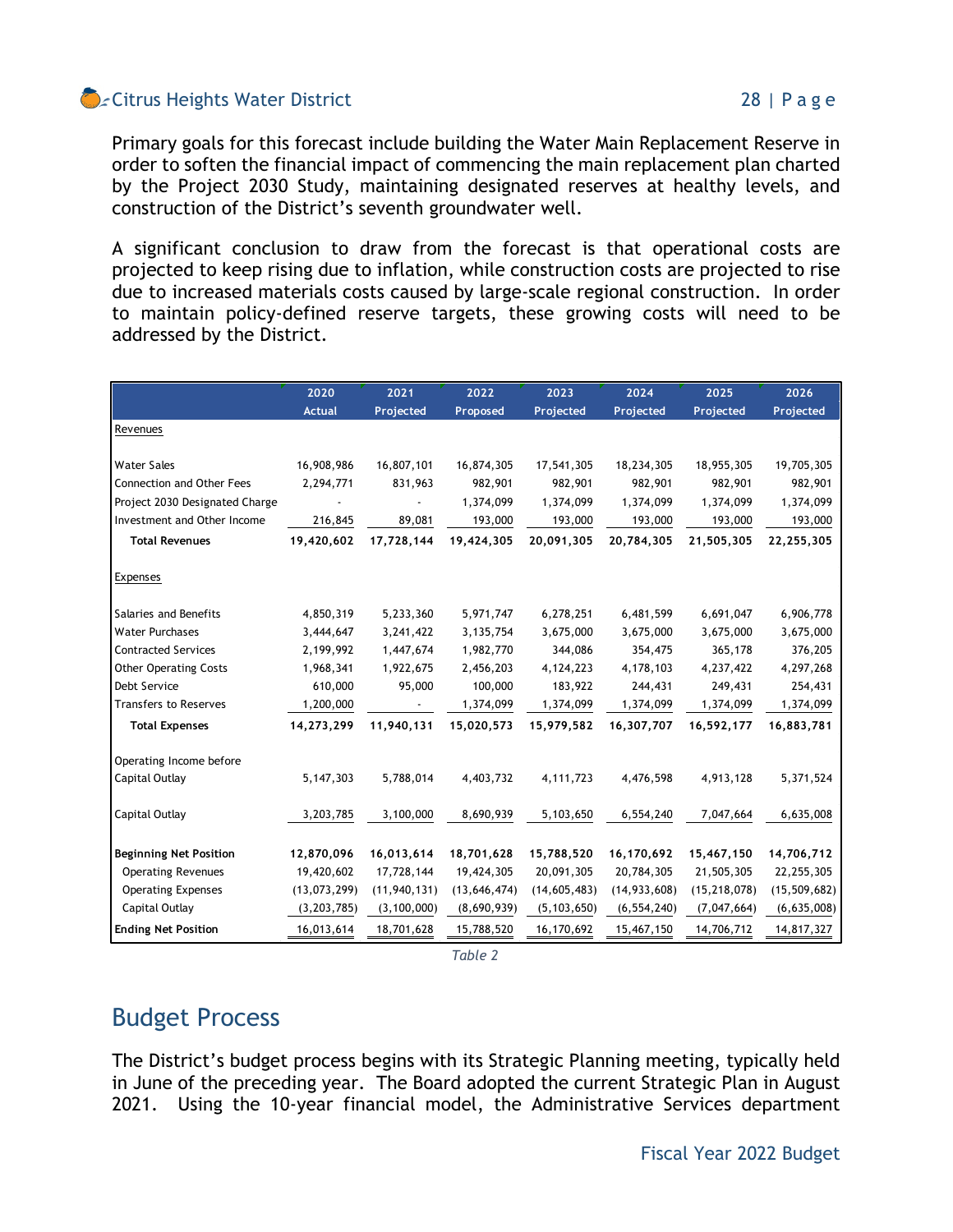## Citrus Heights Water District **29 a.** 29 | Page

prepares the District's revenue budget, with the input of department managers and supervisors throughout CHWD. The Engineering and Operations department review the 30-year capital improvement plan, and short-term needs to produce the annual capital budget.

Using the goals and objectives identified by members of the Board of Directors, CHWD leadership, and vested members of the community, each department prepares a draft operating budget, which is then reviewed by the General Manager. Once draft budgets are completed, they are presented to the Board in August or September in a study session, along with any recommended rate adjustments.

The Board then provides direction to District staff. This can either be a request for revision, or authorization to proceed with the budget process. Once the Board gives the authorization to proceed, staff will finalize the budget and, if necessary, issue a notice to its customers, pursuant to California Proposition 218 (Prop 218) including the maximum rate adjustment that the Board will consider at a scheduled public hearing. The Board then approves the budget in a public hearing held in November or December.

#### **Budget Amendments**

During the course of a year, it may be necessary to amend line items in the operating or capital budgets, or to transfer budgeted dollars between operating budget accounts, between capital projects, or between capital and operating budgets. Budgetary control rests with the General Manager up to the limits prescribed in CHWD's Purchasing Policy. When the amount exceeds the General Manager's authority, budgetary control rests with the Board of Directors, and Board approval is required for any budget transfers.

#### **Budget Controls**

The budget is monitored regularly by the Administrative Services department using budget-to-actual reports for both operating and capital budgets, as well as through the use of purchase orders for large purchases. Budget reports are also reviewed by the General Manager and executive team. These reports are submitted monthly to the Board of Directors.



**CHWD's Budget Process**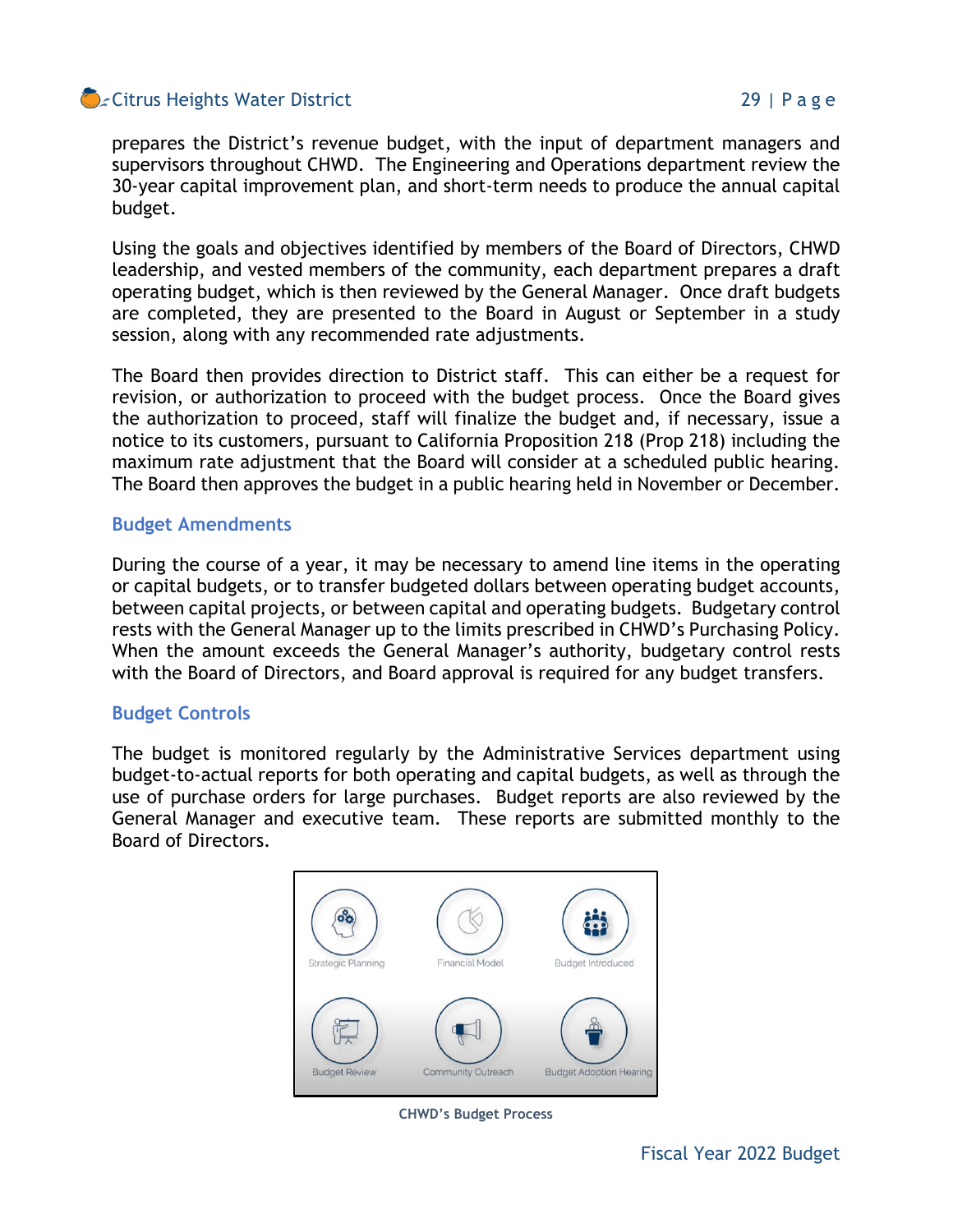# Citrus Heights Water District **30** | Page

# **Budget Calendar**

| <b>Item</b>                                                                | <b>Start</b>                    | <b>Due Date</b>         |  |
|----------------------------------------------------------------------------|---------------------------------|-------------------------|--|
| <b>Strategic Planning</b>                                                  | 5/26/2021                       | 5/26/2021               |  |
| <b>Regional Rate Survey</b>                                                | 6/25/2021                       | 8/1/2021                |  |
| Create CIP List of Projects for 2022 and Financial Plan<br>Term            | 7/15/2021                       | 7/16/2021               |  |
| <b>GM to Review O&amp;M Budget</b>                                         | 8/13/2021                       | 8/15/2021               |  |
| Create detail CIP sheets for 2022                                          | 8/17/2021                       | 9/30/2021               |  |
| Financial Model Update to Board                                            | 9/15/2021                       | 9/15/2021               |  |
| <b>BOD Budget and Rate Meeting</b>                                         | 9/09/2021                       | 9/09/2021               |  |
| Final adjustments to budgets & Rate Model                                  | 9/30/2021                       | 9/30/2011               |  |
| <b>Public Outreach</b>                                                     | Late Sept to Late<br><b>Oct</b> | <b>Oct to Early Nov</b> |  |
| Present Misc. Charges and Fees to BOD                                      | 10/20/2021                      | 10/20/2021              |  |
| Revisions to detail budgets and rates per BOD<br>direction                 | 10/21/2021                      | 10/24/2021              |  |
| Present final budgets and rates to BOD @ Public<br><b>Hearing</b>          | 11/10/2021                      | 11/10/2021              |  |
| Preparation / distribution of final budget binders /<br>2022 rate schedule | 12/1/2021                       | 12/27/2021              |  |

*Table 3*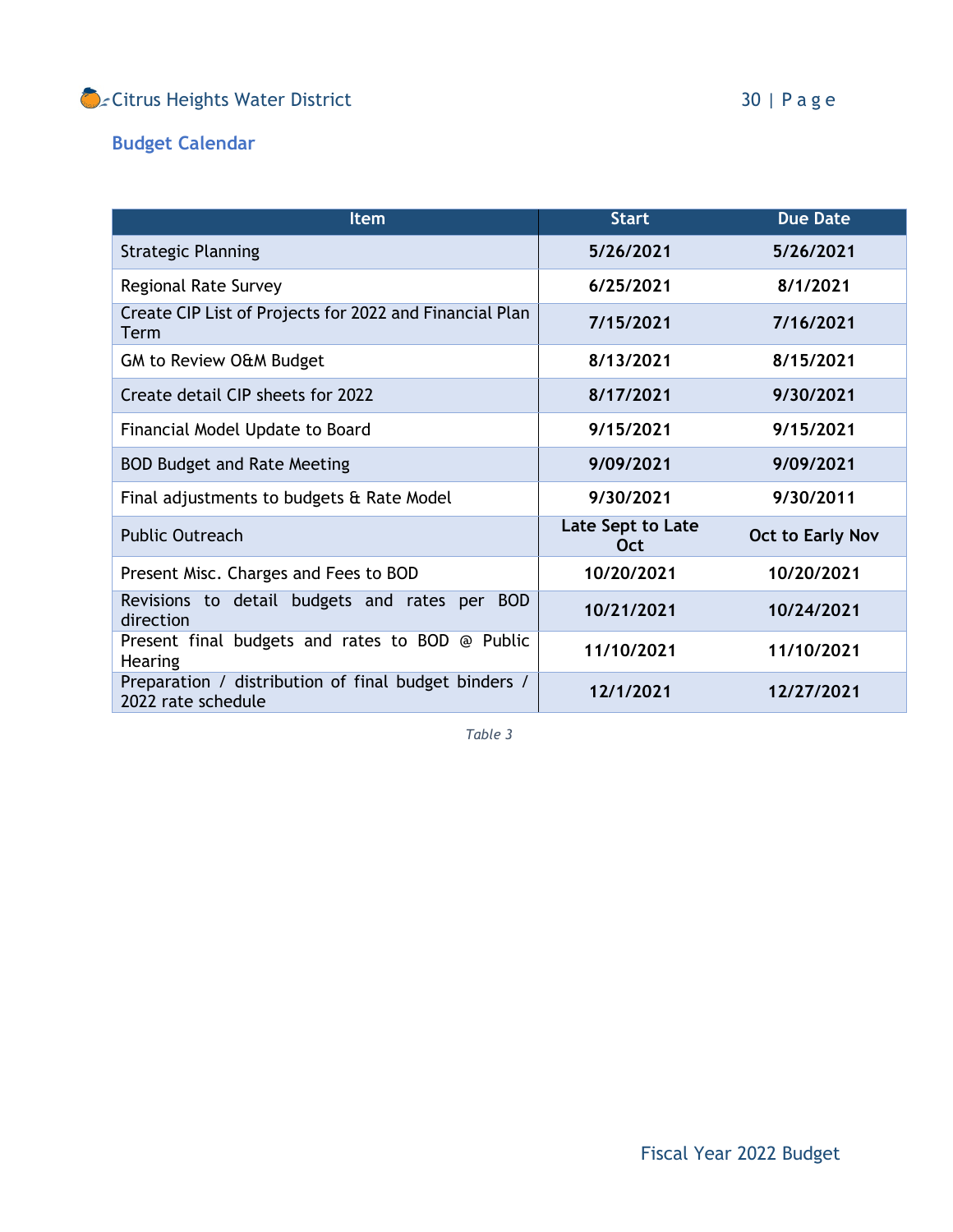## Citrus Heights Water District **31** | Page

# Financial Policies

The CHWD financial policies include many of the District's financial management practices that are used for operational and strategic decision making. These policies also allow the Board of Directors and community stakeholders to monitor how effectively the District is managing its financial responsibilities, as well as providing a means for holding the District fiscally accountable. These policies are reviewed annually to incorporate minor changes to existing policy, or major shifts in financial priorities at the discretion of the Board of Directors. The financial policies underwent a comprehensive review and update during 2020, which was approved at the May 8, 2020 Board of Directors meeting.

**Basis of Presentation – Fund Accounting**: The basic financial statements of the Citrus Heights Water District (District) are prepared in conformity with generally accepted accounting principles as applied to government units. The Governmental Accounting Standards Board (GASB) is the accepted standard setting body for establishing governmental accounting and financial reporting principles. The District is accounted for as an enterprise fund and applies all applicable GASB pronouncements in its accounting and reporting. The more significant of the District's accounting policies are described below.

**Investment Policy**: The Board has adopted an investment policy that conforms to state law, CHWD's ordinances and resolutions, prudent money management, and the "prudent person" standards. The objectives of the Investment Policy are safety, liquidity, and then yield. Currently, funds are invested in various securities as authorized by CHWD's Investment Policy, with most of the District's funds invested in California's Local Agency Investment Fund (LAIF).

**Reserves Policies**: The District has eleven Reserve accounts with supported policies to balance ongoing operations to capital improvement programs. These funds are allocated to the maintenance, repair, replacement, or improvement of water system infrastructure. Adequate reserves, along with sound financial policies, provide financial flexibility to counter unanticipated expenditures or revenue fluctuations.

**Basis of Accounting**: The accounting and financial reporting treatment applied to a fund is determined by its measurement focus. The enterprise fund type is accounted for on a flow of economic resources measurement focus. With this measurement focus, all assets, deferred outflows, liabilities, and deferred inflows associated with the operation of this fund are included on the balance sheet. Net position is segregated into amounts invested in capital assets, net of related debt, amounts restricted and amounts unrestricted. Enterprise fund type operating statements present increases (i.e., revenues) and decreases (i.e., expenses) in net total position.

The District uses the accrual basis of accounting. Under this method, revenues are recorded when earned and expenses are recorded at the time liabilities are incurred.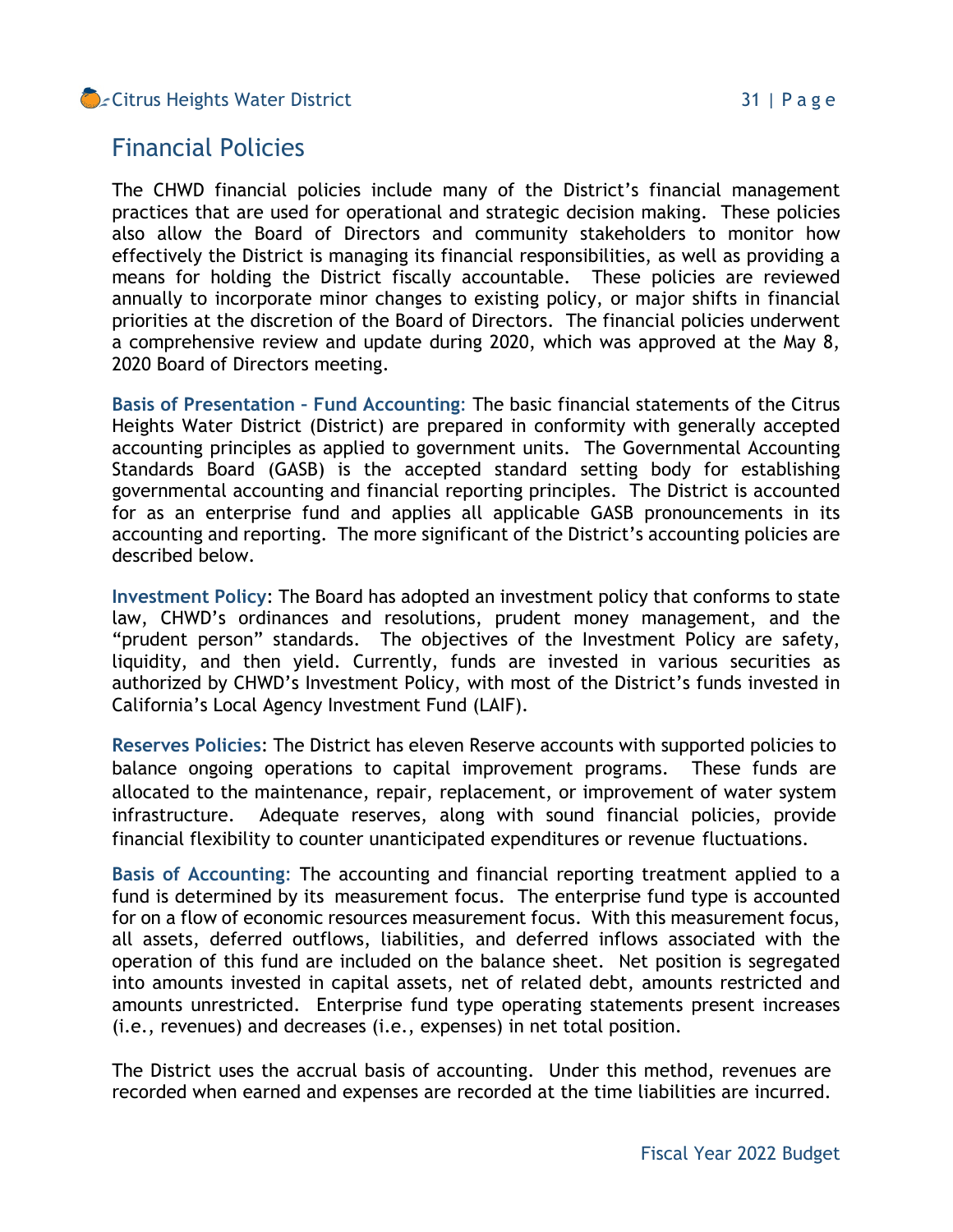## Citrus Heights Water District **32** | Page

When such funds are received they are recorded as unearned revenue until earned. Earned but unbilled water services are accrued as revenue.

Water lines are constructed by private developers and then dedicated to the District, which is then responsible for their future maintenance lines are recorded as capital contributions when they pass inspection by the District, and are capitalized as donated pipelines at acquisition cost.

Operating revenues and expenses consist of those revenues and expenses that result from the ongoing principal operations of the District. Operating revenues consist primarily of charges for services. Non-operating revenues and expenses consist of those revenues and expenses that are related to financing and investing types of activities and result from non-exchange transactions or ancillary activities.

When both restricted and unrestricted resources are available for use, it is the District's policy to use restricted resources first, then unrestricted resources as they are needed.

**Use of Estimates:** The preparation of financial statements in conformity with generally accepted accounting principles requires management to make estimates and assumptions that affect the reported amounts of assets and liabilities and disclosure of contingent assets and liabilities at the date of the financial statements and the reported amounts of revenues and expenses during the reporting period. Actual results could differ from those estimates.



**Customer Outreach at a Community Event**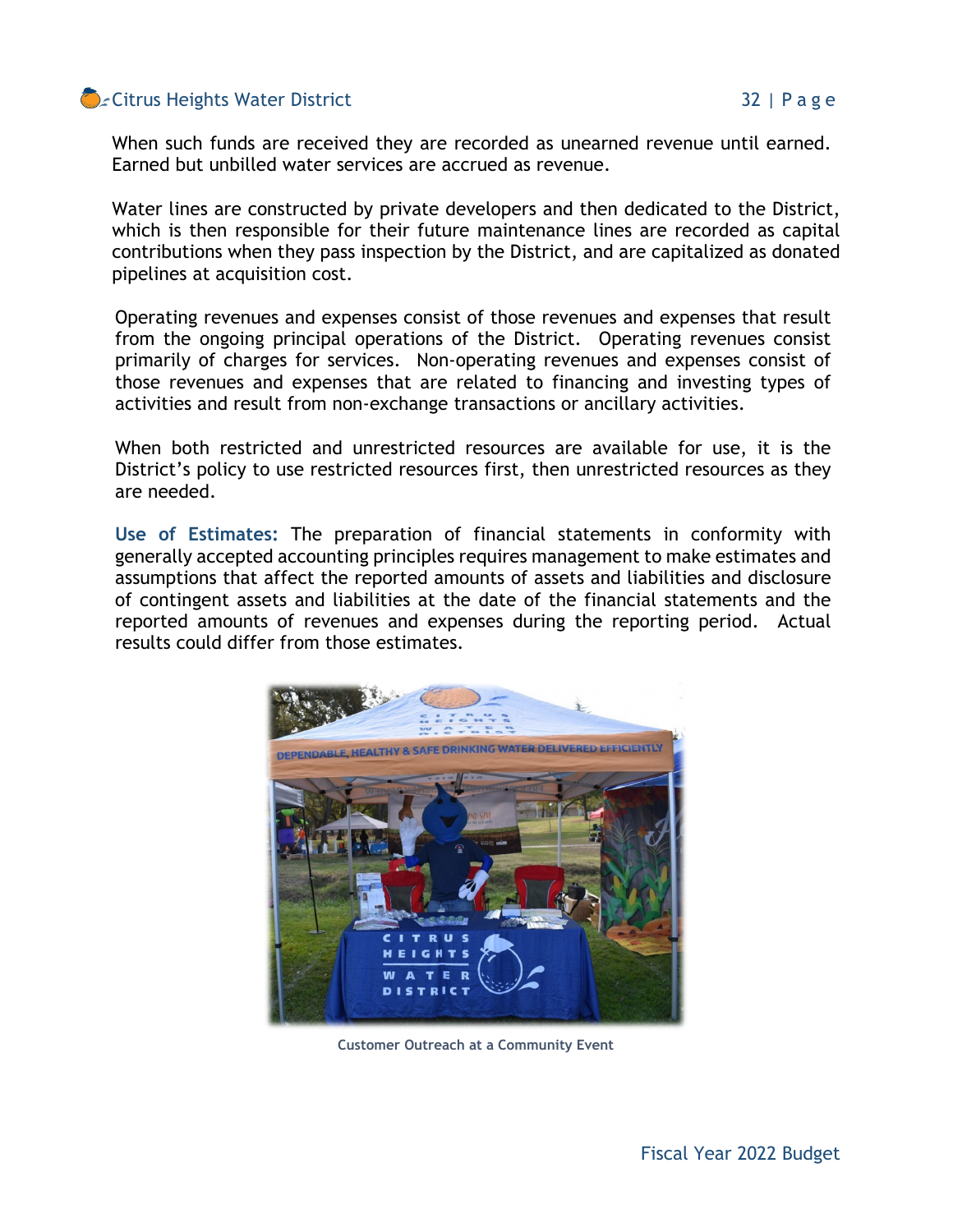## Citrus Heights Water District **33** | Page

**Fair Value Measurements:** Fair value is defined as the price that would be received to sell an asset or paid to transfer a liability in an orderly transaction between market participants at the measurement date. The District categorizes its fair value measurements within the fair value hierarchy established by generally accepted accounting principles. The fair value hierarchy categorizes the inputs to valuation techniques used to measure fair value into three levels based on the extent to which inputs used in measuring fair value are observable in the market.

- Level 1 inputs are quoted prices (unadjusted) in active markets for identical assets or liabilities.
- Level 2 inputs are inputs other than quoted prices included within level 1 that are observable for an asset or liability, either directly or indirectly.
- Level 3 inputs are unobservable inputs for an asset or liability.

If the fair value of an asset or liability is measured using inputs from more than one level of the fair value hierarchy, the measurement is considered to be based on the lowest priority level input that is significant to the entire measurement.

**Cash and Cash Equivalents:** For purposes of the statement of cash flows, the District considers all highly liquid debt instruments purchased with a maturity of three months or less to be cash equivalents. Cash and cash equivalents held include bank deposits and restricted and unrestricted investments in money market mutual funds and LAIF.

**Restricted Assets:** Certain proceeds of the District's long-term debt are classified as restricted investments on the balance sheet because their use is limited by applicable debt covenants.

**Investments:** Investments are stated at their fair value, which represents the quoted or stated market value. Investments that are not traded on a market, such as investments in external pools, are valued based on the stated fair value as represented by the external pool.

**Inventory:** Inventory consists primarily of materials used in the construction and maintenance of the water distribution facilities and is valued on a first-in, first-out basis.

**Prepaid Assets:** Prepaid assets consist primarily of insurance, maintenance agreements and other prepaid assets.

**Capital Assets:** Capital assets are tangible, personal property with a value of at least \$5,000 and a useful life of more than two years; any addition to the District's infrastructure for conveyance, treatment, pumping, or production of water with a value greater than \$15,000 and a useful life of more than two years; or any construction project, building, land, or improvement upon land with a value greater than \$15,000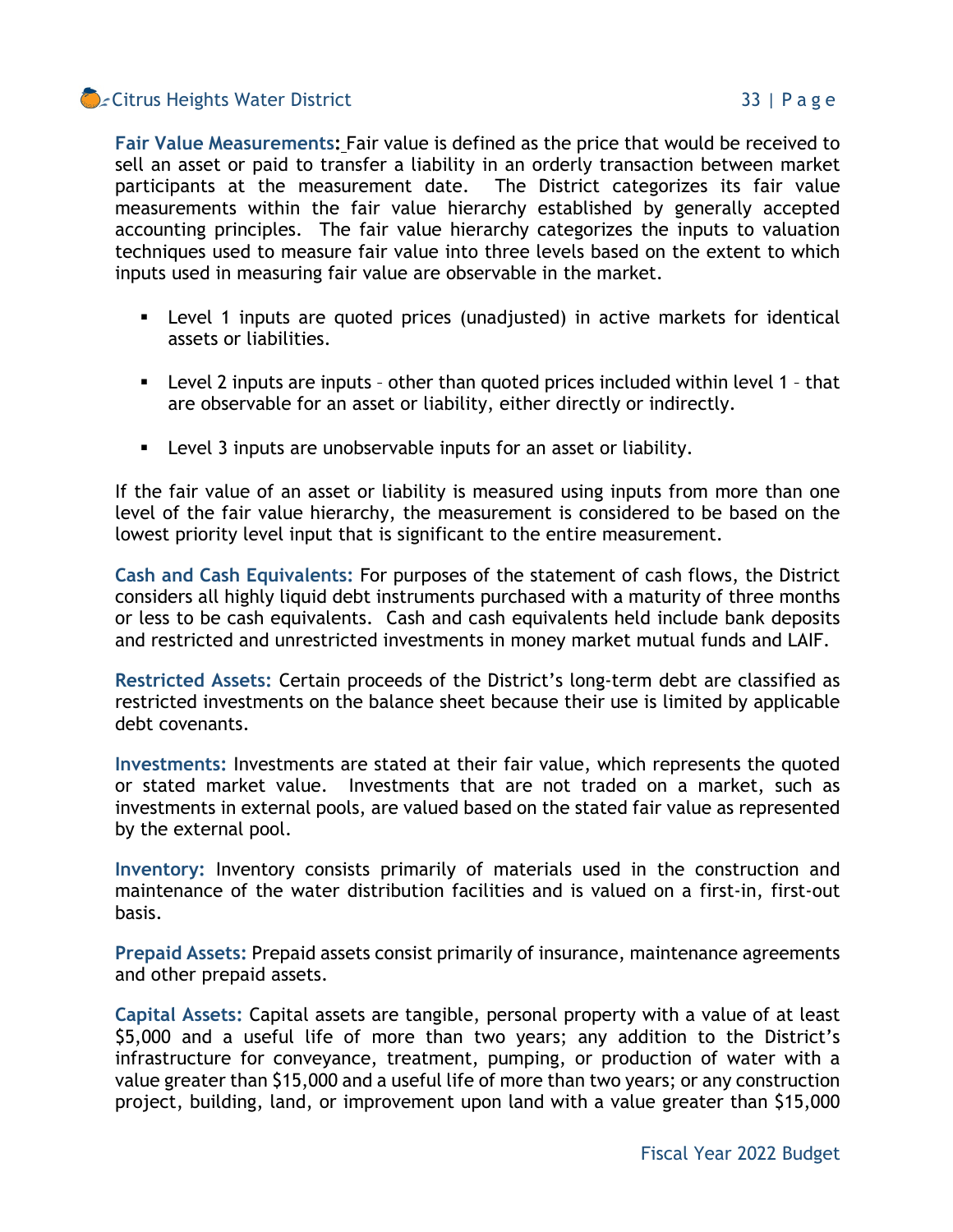## Citrus Heights Water District **34** | Page

and a useful life greater than two years. Capital assets are recorded at historical cost. Donated capital assets, works for art and similar items, and capital assets received in a service concession arrangement are reported at acquisition value rather than fair value. Self-constructed assets are recorded based on the amount of direct labor, material, and certain overhead charged to the asset construction calculated using the straight-line method, using the estimated useful lives in *Table 3*.

| <b>Description</b>                 | <b>Useful Life</b> |  |  |
|------------------------------------|--------------------|--|--|
| <b>Pipeline and Infrastructure</b> | 20 - 40 years      |  |  |
| <b>Equipment and Machinery</b>     | $5 - 10$ years     |  |  |
| <b>Buildings</b>                   | 15 - 40 years      |  |  |
| <b>Well Improvements</b>           | 40 years           |  |  |
| <b>Donated Pipelines</b>           | 40 years           |  |  |
| <b>Improvements</b>                | 40 years           |  |  |

*Table 4*

**Bond Premiums and Bond Issuance Costs:** Bond premiums are deferred and amortized over the lives of the bonds. Long-term liabilities are reported net of the applicable bond premiums. Bond issuance costs are recognized as an expense in the period incurred.

# Debt Management

CHWD funds capital improvement requirements primarily on a pay-as-you-go basis. However, there have been instances when the District has issued debt to fund significant capital projects. The District's debt instruments are secured by net revenues derived from the operation of the water system. The District may not issue or incur any new debt obligations that are superior to the installment or parity obligations under existing debt covenants. The District has no legal debt limit, and no immediate plans to issue debt for 2022.

#### **Outstanding Debt Obligations**

**2010 Certificates of Participation:** In 2010, the District issued \$5,155,000 of Revenue Certificates of Participation (Certificates) with an interest rate of 4.00%. These 2010 Certificates were issued to retire the 2000 Certificates of Participation, which were issued to finance certain capital improvements to the District's water system. The District is required to collect rates and charges from its water system that will be sufficient to yield net revenues equal to 110% of debt service payments on any future